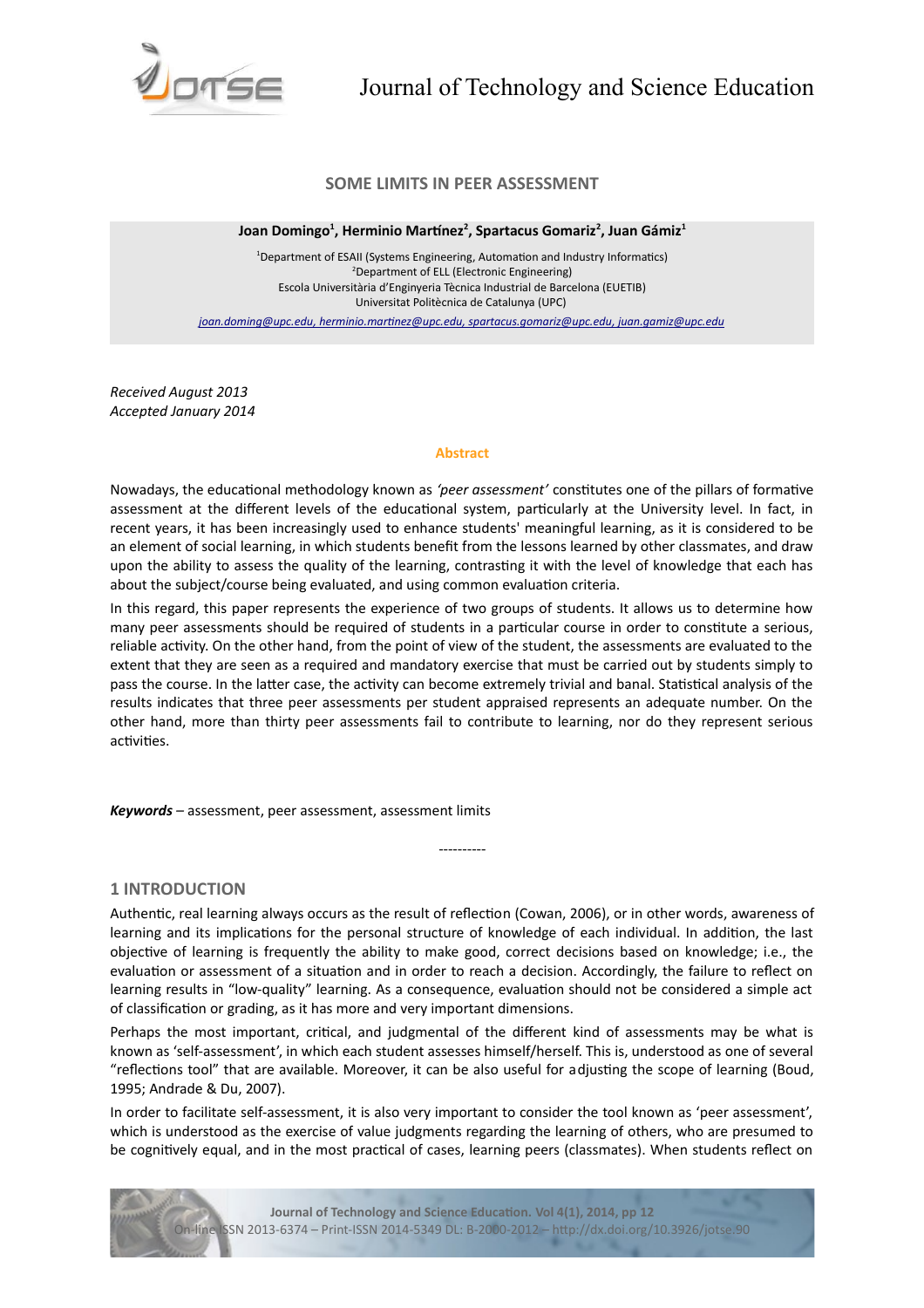the product of the learning of peers (Keig & Waggoner, 1994), at the same tme as they are also learning, this encourages an internal refecton on whether one's own learning is at the same, higher or lower level than that of others. Therefore, peer assessment posits the student as an observer and, at the same tme, as an evaluator. Consequently, the student's own learning is, in turn, reinforced.

In terms of self-assessment, certain precise, external elements of control are required, according to which students can establish the authenticity of their knowledge, the understanding of concepts and, in general, of their learning. They provide reference models to the students, in order to compare the evoluton of their own learning. If the learning is based on *concepts*, the references should be related to the students' ability to answer questions, make inferences, draw conclusions from situations, etc. These concepts should be presented in the texts or materials selected, or prepared by the course professors themselves. With regard to *procedures*, they should be oriented towards problems, situatons, examples, etc. These should be also selected by the course professors. As far as *attudes* (a much more complex competence to establish, since it is not restricted to a scientific approach or knowledge, rather it depends on the social and cultural needs of each student, among other things) are concerned, they are based on different factors, such as the attitudes of the professor and the educational center, the institution itself, appropriate readings, the proposal of situations, etc., trying to refrain from indoctrination.

Therefore, in self-assessment, there are many elements that promote authentic learning. It remains up to the professors to make proposals, giving the students the opportunity to engage in self-assessment so that they at least become aware of the learning that has taken place, of what remains to be learned, and the importance and status of such knowledge in the personal framework, under a "constructivist" approach to learning.

Without the ability to compare one's own learning to that of other classmates, the assessment process seriously lacks an element of reference. Furthermore, as Boud and Falchikov point out, "*peer assessment requires students to provide either feedback or grades (or both) to their peers on a product or a performance, based on the criteria of excellence for that product or event which students may have been involved in determining*" (2007, p.132). Actually, it is not only the comparison of one's own learning in terms of formal or scientific knowledge about concepts, procedures and attitudes. An element of reference would also be involved: the comparison of our own knowledge to that of our peers; i.e., the knowledge exhibited by other peers (usually fellow students or classmates). This allows the positoning of each student in relaton to the rest of his classmates. Without the possibility to assess the knowledge of others (peer-assessment), the assessment triangle, formed by hetero-assessment (that carried out by the professor on his students) and self-assessment (that conducted by the student on his own performance), becomes faulty and weak. It would consist of an individual student who is presented formal knowledge, but without the support of peers, and thus, the support and assistance provided by social learning.

There are many aspects of social learning. The clearest is that two students learn more and faster than when working alone (conventional wisdom has summarized this in the old adage "two heads are better than one"). It is also true that nowadays, in most areas in our daily life, social learning occurs more frequently than individual learning. People are continually asked how to do certain things, perform different activities, etc. (for example, sending an e-mail, a fax, how a smartphone or PC application works, which TV or radio channel broadcasts a certain program, the tme you need to be somewhere, etc.). This is a dimension of human relatonships in which the social learning component is evident in our daily lives. This daily occurrence is also very common in academic learning: How do you calculate...?, How do you program...?, How do you say ...?, How do I mix ...?, What have you done with...?, etc.

One aspect of social learning that is favored by belonging to a certain group or collective (Pigott, Fantuzzo & Clement, 1986) is learning *from* others and *with* others and from the academic products of others, derived from a particular learning process. This means that the professor's educational goal is for his students to achieve a certain goal as the result of this training. The instructor establishes a learning procedure in which a teaching and educational methodology are chosen (narrative or cooperative, based on projects, problems or cases, portfolios, etc.), and students are required to provide a result of this learning in the form of a product that can be analyzed in terms of quality, having previously established quality criteria for said product. When students engage in the learning process established by the professor simply for the sake of carrying it out, they have already learned certain things (Cowan, 2006). However, if they do not refect on what they have done, what they have learned, the learning may contribute little to the building of knowledge. This is the situation that occurs in the scaffolding of the concepts, procedures and attitudes inherent in the course assignment.

Vol. 4(1), 2014, pp 13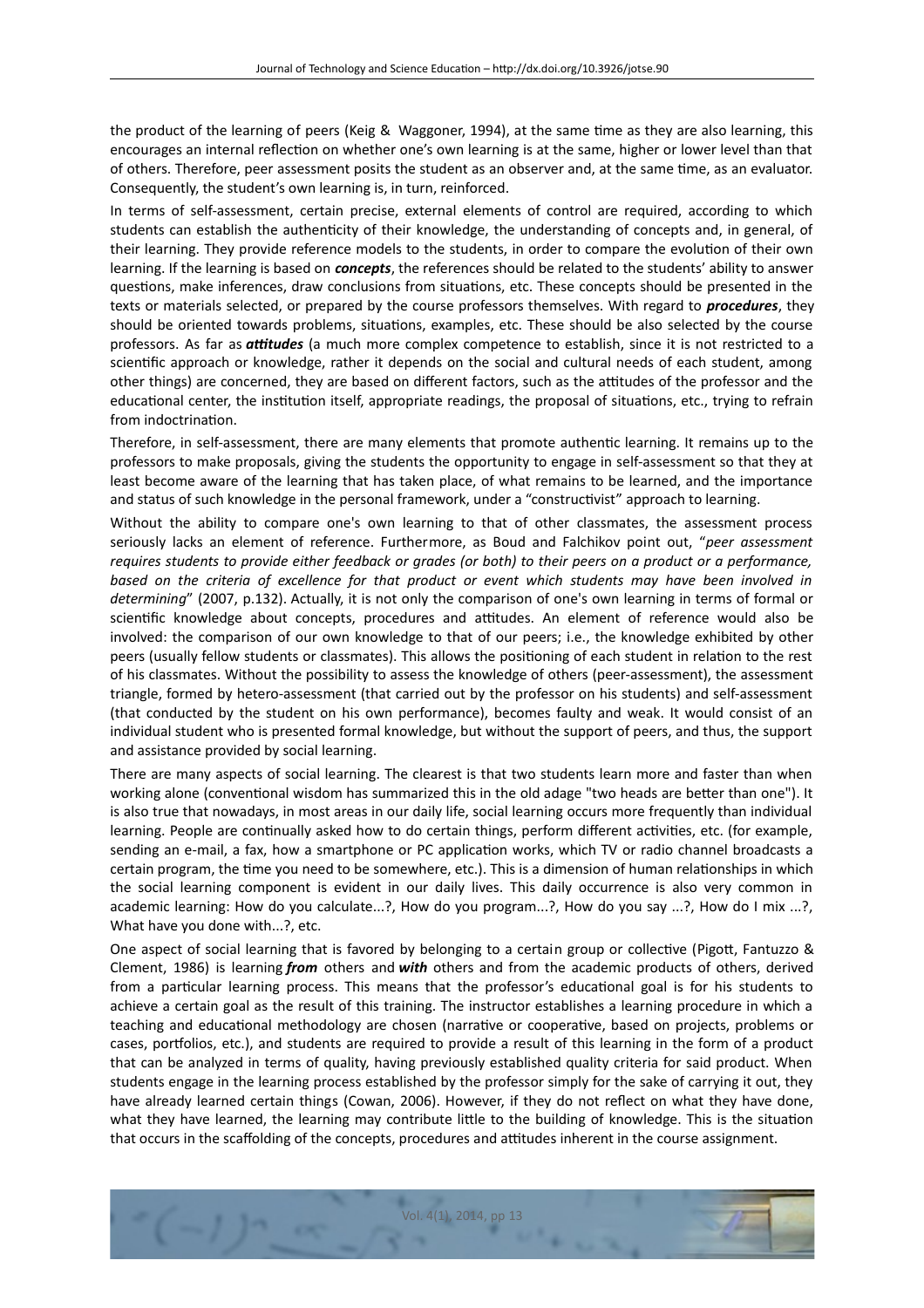Previous ideas have been described by Topping (1998), Race (2001) and Nilson (2003), who outline how professors can use peer feedback as an alternatve method of evaluaton, in order to help students to acquire important life skills. Thus, convinced of its beneft, and the advantages suggested above, the experience presented in this artcle is derived from this approach. During the course of this experience, the authors have atempted to analyze some of the limits of peer assessment, an aspect which has been neglected in the previously consulted literature, and in particular the amount of work peer evaluation represents for the students. It would stand to reason that it is not the same thing to assess products made by only two classmates as it is to evaluate the activities of five - or even fifty - peers. The reader will probably perceive that fifty is a large number, but the questions remain: How many is it too many? and How many activity assessments are enough? Lin (2001), for example, describes a relatvely good experience with six reviewers, in an efort to decrease bias due to assessments with fewer partcipants. On the other hand, it is worth examining whether students are really interested in doing peer assessments, even when this process is strongly benefcial and advantageous for their learning.

These questions are beyond the scope of this paper, because the answers depend on a variety of aspects: the group subjected to the experience, whether students are frst-year university students or they are in fnal or intermediate courses, etc. We understand that, of course, answers could also vary, as in the case of students subjected to higher or lower overall academic pressure, or the period within the course in which the activity is proposed. Therefore, in this article, we focus on the experience in terms of the amount of peer assessment required, leaving the question of interest and benefits for further study.

## **2 RESEARCH QUESTIONS**

This study attempted to answer the following research questions:

- Can diferences be found among assessments made by diferent numbers of reviewers?
- Is there any way to process the information generated by the evaluators that is not excessively onerous in terms of time?
- Is there much diference between the results of peer assessment and those of professor assessment?
- What does the grade distribution look like? In other words, how are the marks distributed for each assignment?

We have restricted our investigation to reaching a final determination: Is there an optimal number of assessments per person in order to obtain reliable results in terms of grading?

## **3 EXPERIENCE**

The peer assessment experience was carried out within the context of an Industrial Engineering course. More specifcally, the course was enttled *Control and Industrial Automaton*, and forms part of the framework of the European Higher Education Area (EHEA) or Bologna Process. The course is common to six different engineering degrees (Electronic, Electrical, Mechanical, Chemical, Biomedical and Energy Engineering) taught at the Barcelona College of Industrial Engineering (EUETIB) at the Technical University of Catalonia (UPC). The course was taught to six diferent groups of approximately 45 students each. Four of these groups received classroom instruction in the morning, and the other two in the afternoon. Students from the six different degrees were combined in the course groups, since it is a core course in the engineering program. With regard to assessing larger groups, the important thing to recognize is that they may require strategic solutons, which can only be implemented at the departmental or even insttutonal level, and which are beyond the control of individual tutors (Rust, 2001). In order to implement our experience, only two of these six groups were considered, one from the morning schedule and the other in the afernoon, because the overall performance of the students in the groups differed from morning to afternoon. Generally speaking, the students in the afternoon groups work and study at the same time. On the other hand, the students in the morning groups are dedicated to a single activity, i.e., studying. These two groups (the morning and the afternoon groups) have been used as a sample of each group, in representation of the remaining groups. This allowed us to prevent the transfer of opinion between students of both groups, and thus better isolate the two populations. One of the skills that a university graduate should possess is explicitly set out in Spanish law: "*Students can communicate informaton, ideas, problems and solutons to both specialist and non-specialist audiences"* (BOE, 2007). This competence is developed by all students and must be assessed by their classmates. Thus, it is critcal for students to be

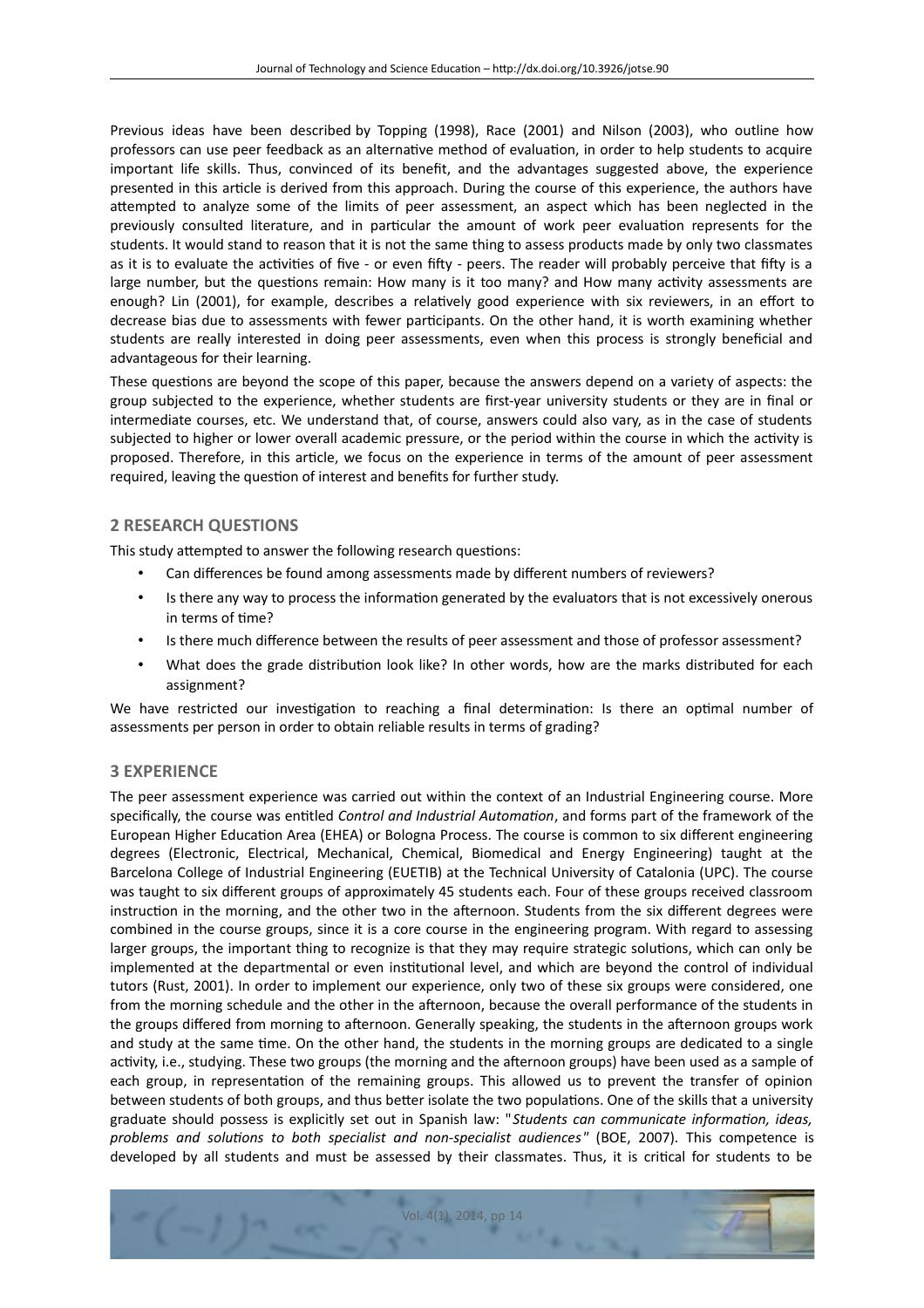understood. This, in turn, is one of the characteristcs of oral and writen expression, which, without a doubt, is a fundamental competence for any university graduate.

Specifcally, the assigned task required students to give a simple explanaton of a technological issue of a certain degree of complexity, with the premise that anyone (a non-expert or layperson in the topic) could understand it. It should be considered that simple questions normally have simple explanations, while complex issues rarely have a simple explanation. Surely, for instance, it is not easy to explain in a nutshell the splitting of the atom to an audience that has absolutely no knowledge of what matter is made of. However, it is always possible to at least use comprehensible terminology, give examples and analogies, and make use of explanatory resources that can palliate the inherent difficulty of complex concepts.

In this work, the activity assigned to one of the groups consisted of describing how an ionic smoke detector works. It is based on the principle of the emission of ionizing radiation consisting of certain chemical elements, such as americium 140. This is a radioactive material that emits alpha particles and ionizes the air around it. This enables an electric current to flow between two electrodes. Thus, when the smoke particles fill the air around the material, the electrical current decreases and an electronic circuit detects the presence of these smoke particles. The topic assigned to the second group was the description of the term "phantom". In this case, this term applies to the power supply for capacitor-based microphones. In both cases, we need to understand both concepts very well in order to give a simple and concise explanaton. As a mater of fact, it is only possible to explain something correctly, concisely, and completely if it is well known. Consequently, the aim of the proposed actvity is for students to study these elements in detail. Only then can they give a competent and relevant explanation to a non-specialist audience.

Notwithstanding the difficulties already described, and others listed in Rust (Rust, 2001), including the problem of a small number of assessments, the nature of the activity is rooted in simplification, as the students in course had to make an effort in order to simplify the discourse and explanations. Thus, the activity was carried out using the social network Twiter. Accordingly, a limit of140 characters was imposed to determine the student's comprehension (competence) to an even greater degree.

Therefore, the frst part of the actvity required the students to post their explanatons on Twiter. Next, the second part of the activity involved the peer assessment of this explanation by some of their classmates. Over the course of a week, they scored each explanaton, awarding between zero and ten points, based on whether it would be understood by a layperson.

In order to carry out the assessment activity, two patterns have been established, the first with a relatively low number of peer assessments, consisting of only three randomly chosen assessments. According to Race (Race, 2001), student peer-assessment can be anonymous, with assessors randomly chosen so that friendship factors are less likely to distort the results. However, in our case, we established a public list of assessments. However, since the students were coded, it would have been very difficult for anyone to find out the identity of the students evaluated or those that evaluated them. Thus, for all practical purposes, this implied randomness in selecting the reviewers.

On the other hand, the second assessment activity was massive, using the entire group of 37 students. Of course, it was assumed that assessment based on only three peers would yield diferent results than when the number was signifcantly larger, performed by 37 students in our case. Furthermore, in this second case, there was also a self-assessment component. When many assessments are made, it allows us to see whether the assessment carried out on oneself difers greatly from that performed by one's classmates. On the other hand, it should be noted that in the first case, we have preferred to limit the activity to peer-assessment (with no selfassessment) because, based on the authors' teaching experience, we believe that self-evaluaton combined with only a few samples of peer-assessment (only three) could generate a bias effect on the final outcome. Data obtained from Twitter were processed using Microsoft Excel.

## **4 RESULTS**

As previously mentoned, we designed two diferent experiences with the same structure: the frst part of the activity required the students to publish their explanations, and the second part consisted of the peer assessment of these explanation.

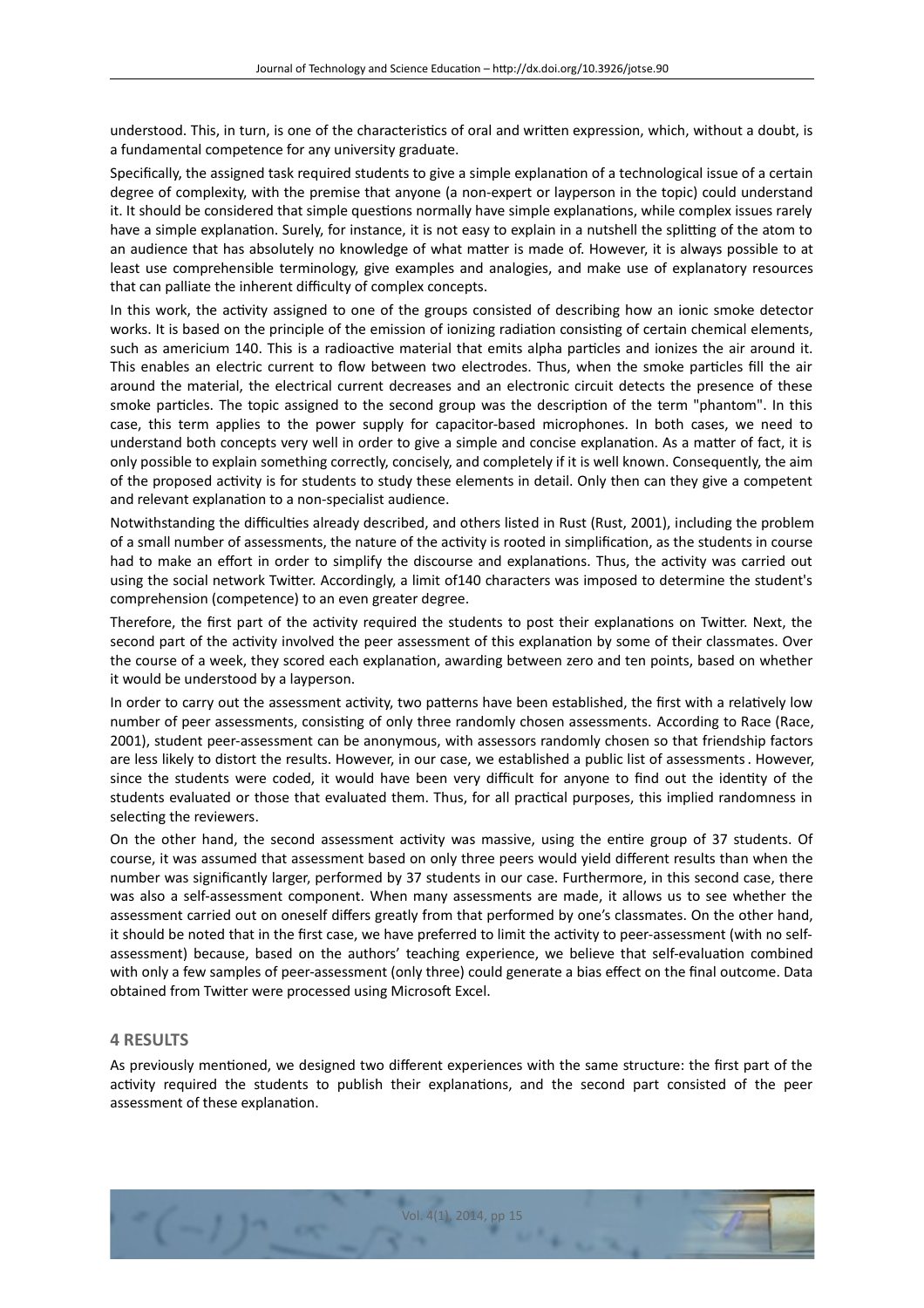# **4.1 Peer Assessment Carried Out By 3 Classmates (3-peer Assessment)**

In one of the groups studied, it was established that the peer assessment of each student who had posted an explanation was to be carried out by three different classmates. The percentage of people posting an explanation was 89% (33 of 37). Thus, in principle, these were the students who could take part in the peer assessment. Finally, the population that took part in the peer assessment consisted of 29 out of the 33 students; i.e., 88%. Therefore, from the standpoint of participation, the minimum number of participants required to carry out the experience was exceeded. Thus, sufficient data were obtained for an accurate and reliable analysis.

The calculation of the results was based on the average of the marks given to each student by their peers, according to the method indicated by Brown, Bull and Pendlebury (1997): "*An average for each student can be generated from the range of marks their peers give them*". Since not every member of the populaton took part in the peer assessment, some students were assessed only once or twice: 2 of the 33 were assessed only once, and 11 of the 33, only twice. The remaining 21 students received three peer assessments, and additional figures below are related to them. In additon, in this frst case, the course professors analyzed all the given feedback, made any adjustments they considered necessary (Davies, 2006) and added an additonal grade (the professor's own score) for these students.

The average diference between the marks assigned by the course professors and the average grade given by students amounted to around  $\pm 1$  point, as is seen in Figure 1. It is curious to note that almost always, the marks assigned by the professor were more favorable (that is, the grades given by the professors are, in general, higher than those given by the course peers).



*Figure 1. Diference between the grades given by the course professors and the average grade given by students for each of the explanatons given (out of a total of 10 points)*

Another element in our investigation was the analysis of the standard deviation between the grades given by the students. Figure 2 shows the concentration or dispersion of grades around the mean. In one case (student #21), the discrepancy was somewhat higher. Figure 2 can be understood as a measure of agreement or disagreement among the three students in terms of the respective average score.

It is important to highlight that, for the purposes of calculating the deviation, Bessel's correction, which considers *N*-1 samples instead of population = *N*, was used to compensate for our small number of samples.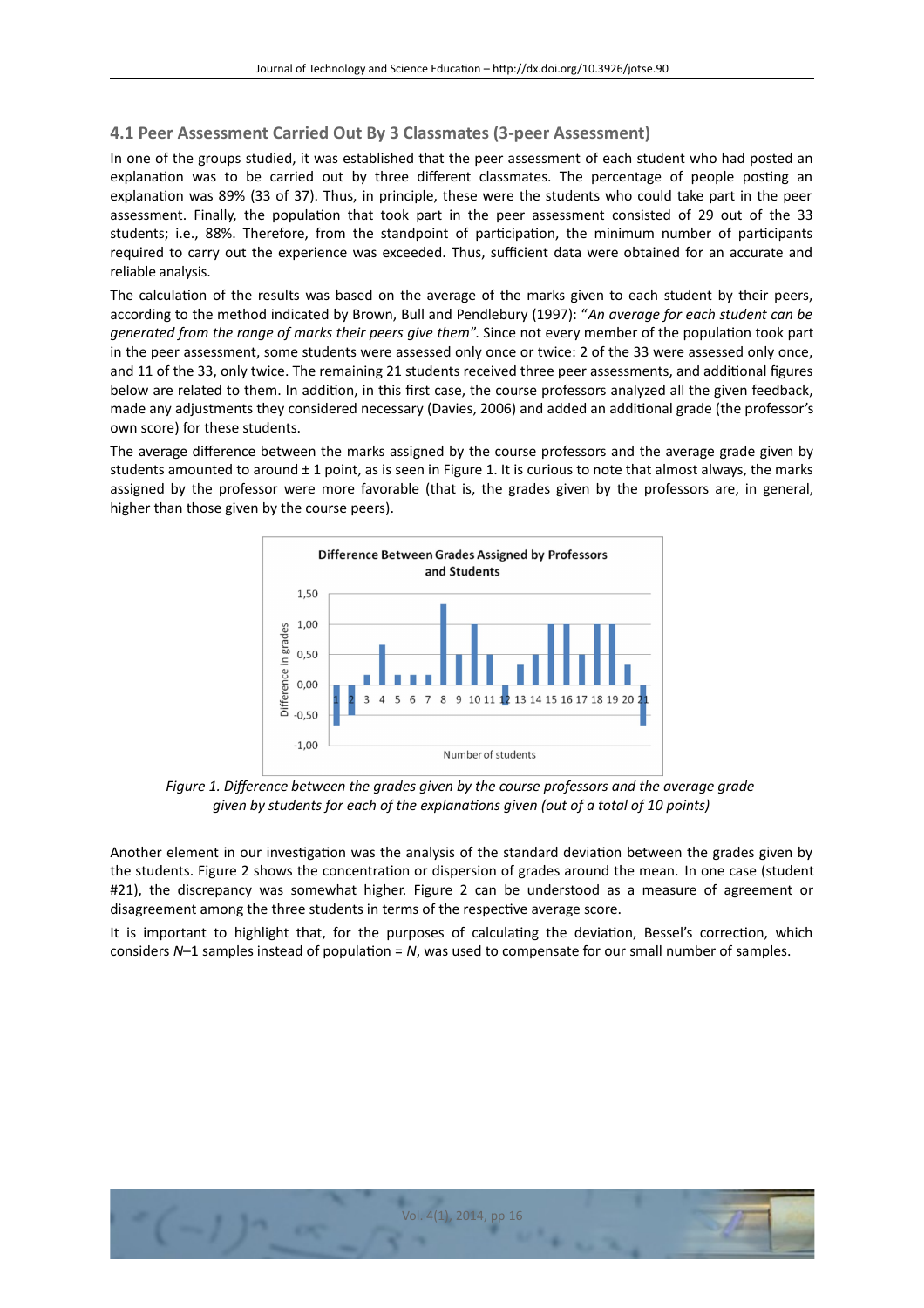

Figure 2. Standard deviation of the grades given by students and the effect when *the instructor's grade is added (Only deviatons >0 are shown)*

An additional aspect of the study was the analysis of the grade distribution. Figure 3 shows a graph of all the grades and how their dispersion was distributed around the mean (standard deviation). A  $6<sup>th</sup>$  order polynomial interpolation determined that the maximum grades for the different explanations fell between 7.5 and 8.5.



*Figure 3. Distributon of the grades given to each explanaton, with a polynomial interpolaton curve of order 6 (the grades exceed 10 in the fgure to allow proper interpretaton of the interpolatng curve)*

## **4.2 Whole-group Peer Assessment**

In the other course group studied, the peer assessment was performed for each student who had posted an explanation. Thus, each student was required to assess *all* the submitted explanations, including his or her own activity (self-assessment). In this case, the authors did not take into account the difference between the grades given by the professor and the average grade given by the students for each of the given explanatons. The reason is clear: the dispersion of results is so great that the professor's grade is quite insignifcant in terms of the total.

86% of the students (37 of 43) posted an explanation, and therefore, they were considered to be the population that should be peer-assessed. In turn, 92% of the students (34 of 37) performed peer assessment. As before, from the standpoint of participation, the threshold was surpassed in order to consider this to be a reliable number of data for analysis.

In this case, as the course professor also assigned a self-grade for each student (i.e., self-assessment), it was found that these marks were higher in almost all cases than the average of the grades given by the rest of their peers, as shown in Figure 4. Except for one student, whose self-assessment was half a point below the average grade, the rest of students assigned themselves a higher mark, with more than four points of diference in some cases.

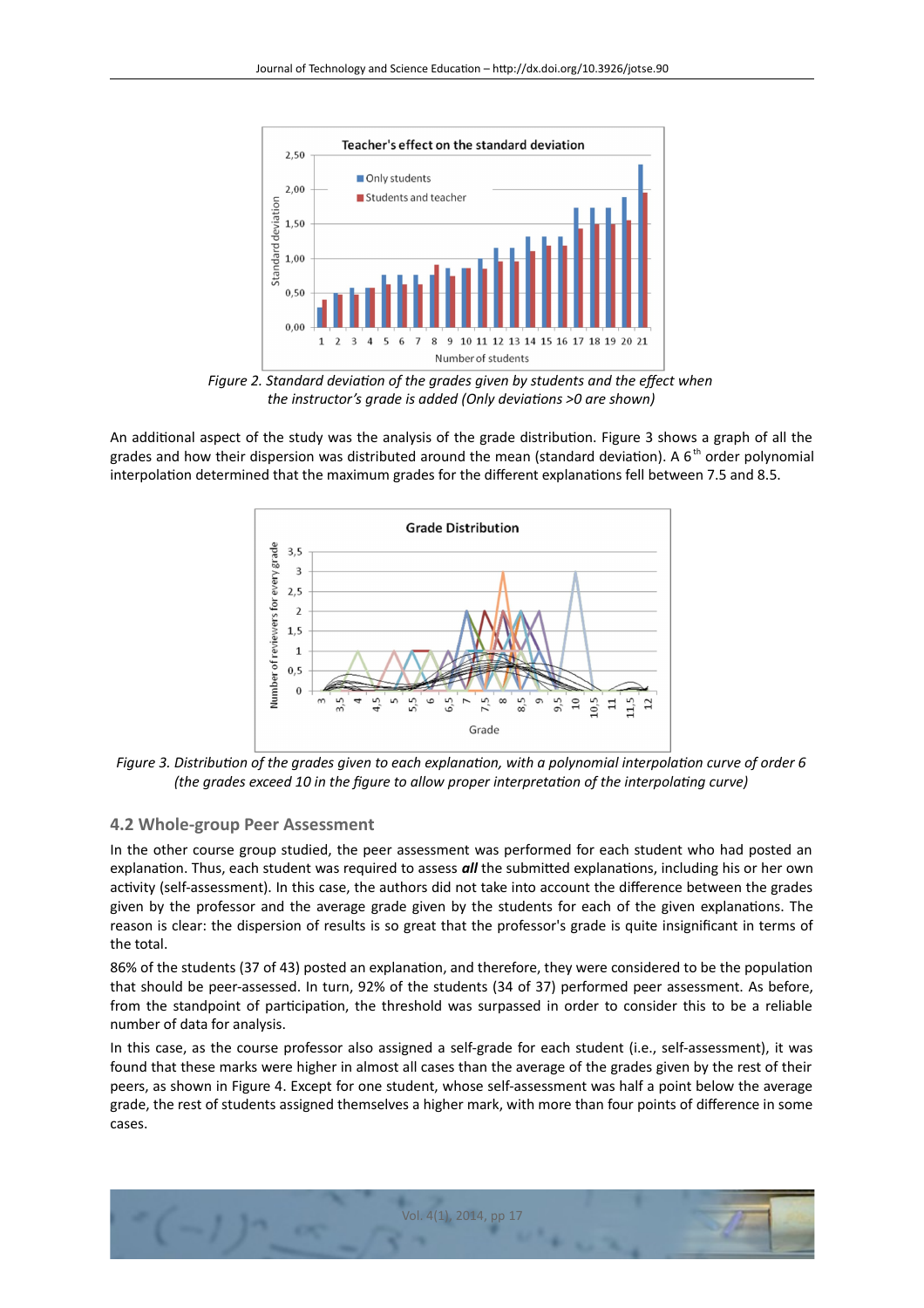These errors in judgment lead us to suspect that the data should be considered, at best, doubtful, even when half of the students made an error of +1.5 points. This is somewhat reasonable, since one's appreciation of oneself (and, thus, "self-assessment") is usually more generous than that of one's peers.



*Figure 4. Self-assessment error*

The calculation results are based on the average of the grades given to each student by his or her peers. In this case, not all students studied took part in the peer assessment. However, there were enough data (grades) on the explanatons given by the students in the class and therefore this fact does not signifcantly infuence the average results. One of the expected results was the variaton range (i.e., the diference between the highest and lowest marks) found, which can be seen in Figure 5.

Range of the diference between maximum and minimum grades



*Figure 5. Comparison of peer assessments carried out for either 3 or 37 peers (whole-class group)*

Regarding the analysis of the standard deviaton of the grades given by the students, Figure 6 shows the concentraton or dispersion of the grades around the average. Compared to the case of three-peer assessments presented in previous section, it can be seen that, in this second case, the standard deviation increases when the entire group is considered. As before, it is important to note that for the calculation of the standard deviation, Bessel's correction was also considered.

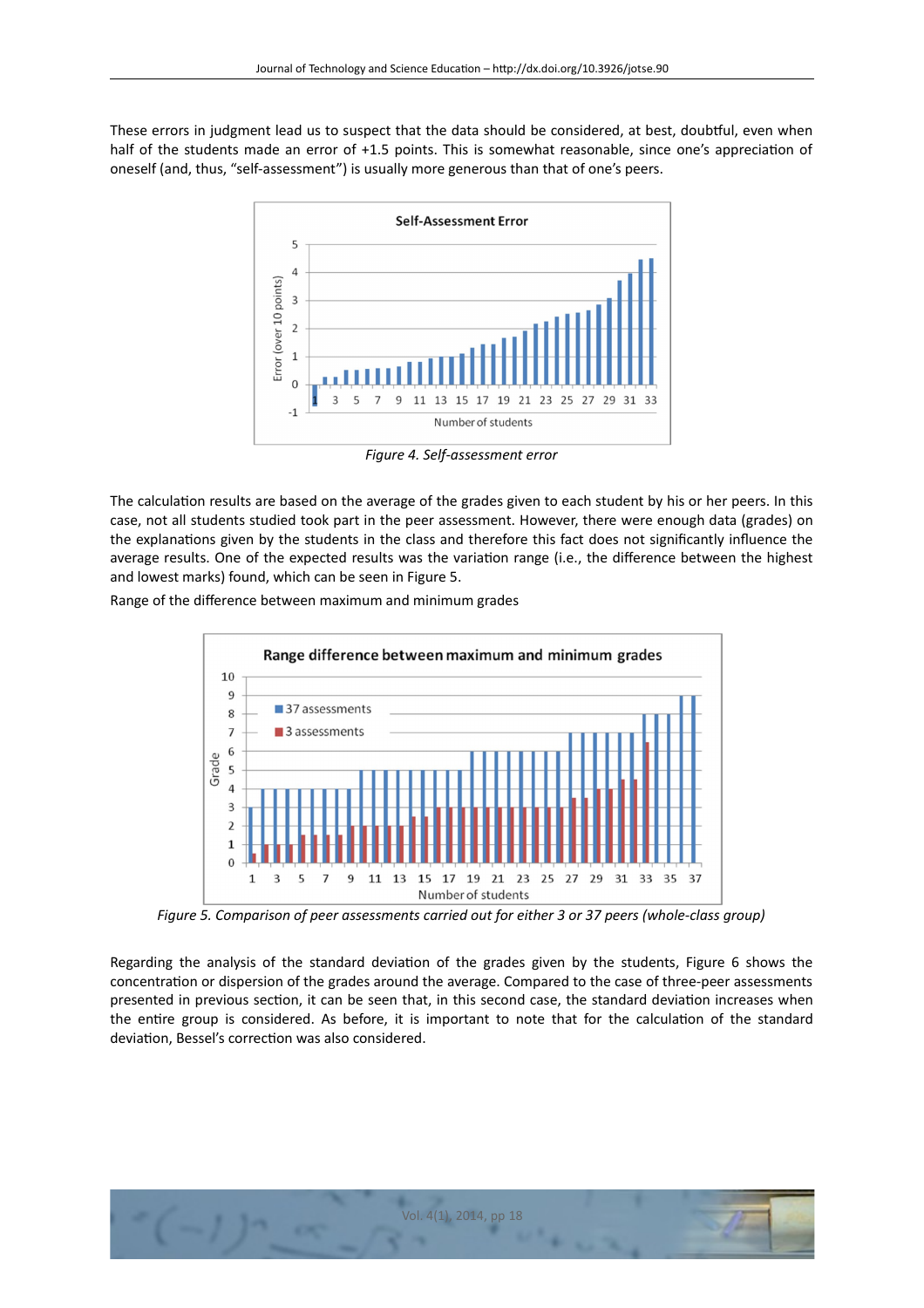

*Figure 6. Standard deviaton of the grades given by the students for the both cases considered in the study*

When the dispersion of the distributions are compared in the case of 3 and the case of 37 peer assessments, the global deviaton tends to increase as the number of peer assessments increases.

The fnal element of this case study is the analysis of how the marks are distributed for each explanaton. Accordingly, Figure 7 depicts four graphs (grouping students according to the dispersion of the grades given by their classmates and how their dispersion is distributed around each mean.



*Figure 7. Distribution of the grades assigned to each explanation. a) Large spread of scores, b), c) and d) Higher or lower dispersion*

The highest grade obtained through mass peer assessment was 6.9. However, in the case of 3-peer assessments, it reached 10 points (see Figure 8). It should be noted that students in the course have primarily learned the topic addressed in the first part of the activity, where their classmate were required to give a clear, concise explanation of a complex concept to a non-expert audience. However, it is interesting to note that the task of simply reading the different explanations (from the rest of the classmates) for the same concept produced greater learning, as compared to the understanding that the student initally had. Therefore, from the point of view of a student, we can conclude that the learning is both greater and richer: on one hand, thanks to

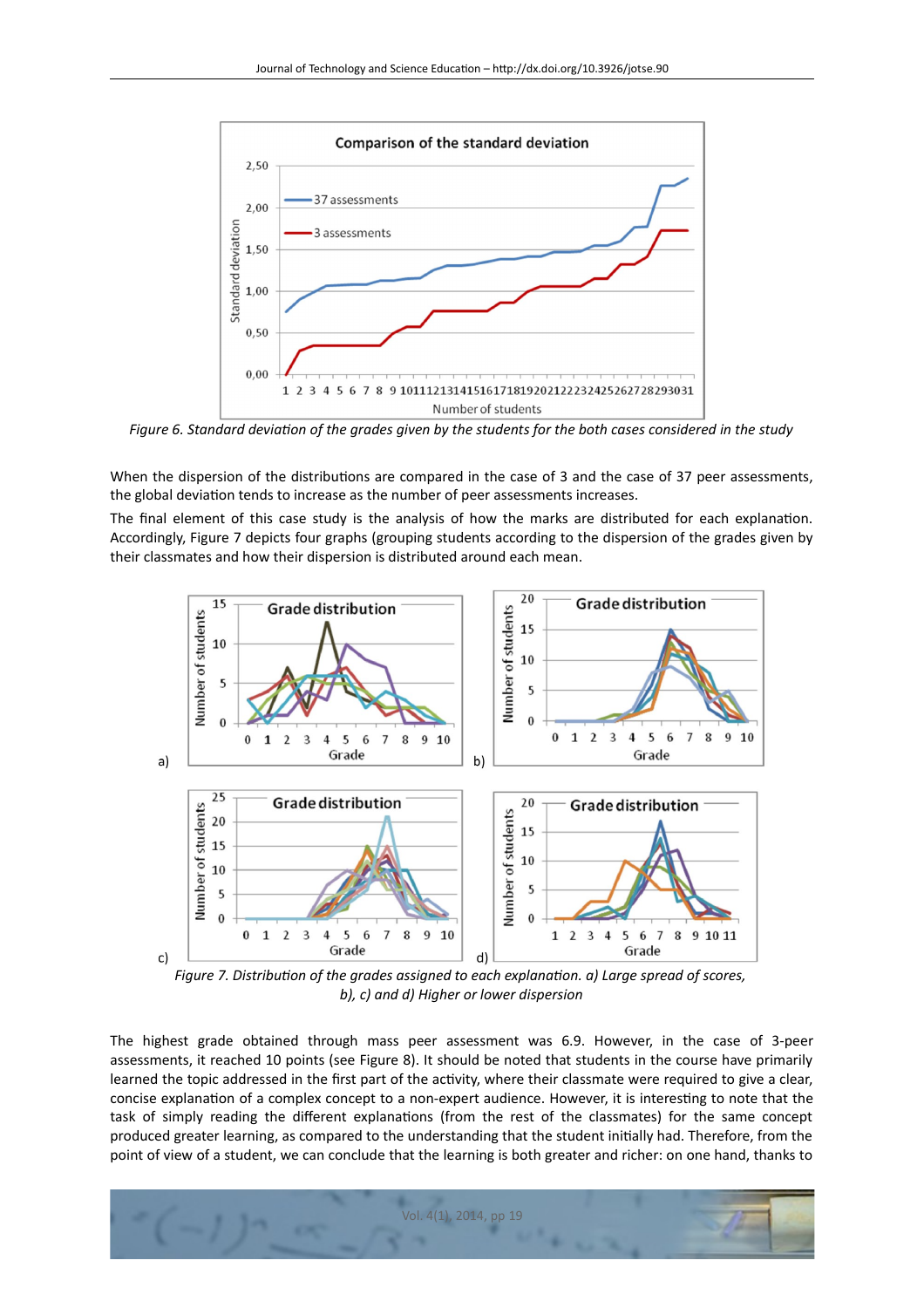the act of performing the task itself, and on the other hand, thanks to the task of reading (and assessing) the explanations given by many classmates about the same topic.



*Figure 8. Marks obtained versus number of peer assessments*

## **5 OBSERVATIONS AND DISCUSSION**

It is interesting to note that, in the case of 3-peer assessments, it is publicly known whom is evaluating whom. Thus, it could be suspected that students who completed the actvity later than others might know the grade that the other peer reviewers had already assigned to the classmate being assessed. They therefore might have had a reference in order to determine their own marks for their other classmates. In our case, however, the authors do not believe that this was the case, because the allocation of peer assessments follows no specific patern, and logic would tell us that it would be more tring to analyze the grades given by other students than to perform the assessment task assigned oneself.

In the case of global peer assessments, where the allocation of grades was an assignment, it may have been the case that some students chose one of the previous entries in Twiter and made slight modifcaton to each grade. Nevertheless, if this did in fact occur, we have failed to observe the characteristc binomial distributon that was previously mentoned. Therefore, the authors believe that this efect has not taken place.

It is true, however, that if the professor passes around a sheet in class on which each student must write down a grade, a "*memory*" efect appears. Thus, the overall marks tend to resemble the frst grade, since all the students know what the perceptions of the previous classmates are. In this way, classmate '2' assesses in a way similar to classmate '1'; classmate '3' assesses similar to classmates '2' and '1', and so on. This means that peer assessment results obtained by means of *public data* are not very reliable or desirable. Fortunately, the authors have found that, with the use of social networks, this efect dissipates somewhat.

If there are a large number of evaluations per person, most likely more than five, a high dispersion of results is observed, even if the task is simple and easy to complete. It should be noted that there are diferences between the point of view of the student evaluator (four diferent evaluatons carried out by the same person) and that of the evaluated student (evaluated by four diferent people).

From the point of view of the student evaluators, in the first experience, the authors noticed that students spent a certain amount of time when carrying out their first assessment. However, subsequent assessment tmes were faster, but less accurate. Therefore, a reasonable amount of peer assessments that students should be asked to do in order to obtain reliable results in terms of grading reliability is around three or four. We estmate that above this number, student evaluators will resort to random grading. In fact, in spite of its demonstrated virtues, peer assessment has a limitaton to the number of persons engaged: the more people perform the evaluation, the less reliable the results are, which results in a greater dispersion of the ratings assigned by reviewers.

Conversely, from the point of view of the evaluated students, an optmal number of reviewers is not thought to exist. In the second experience, the four evaluations are more or less in agreement with one another in terms of the ratng assigned by each evaluator, and the deviaton is reasonable. Thus, the authors can conclude that

Vol. 4(1), 2014, pp 20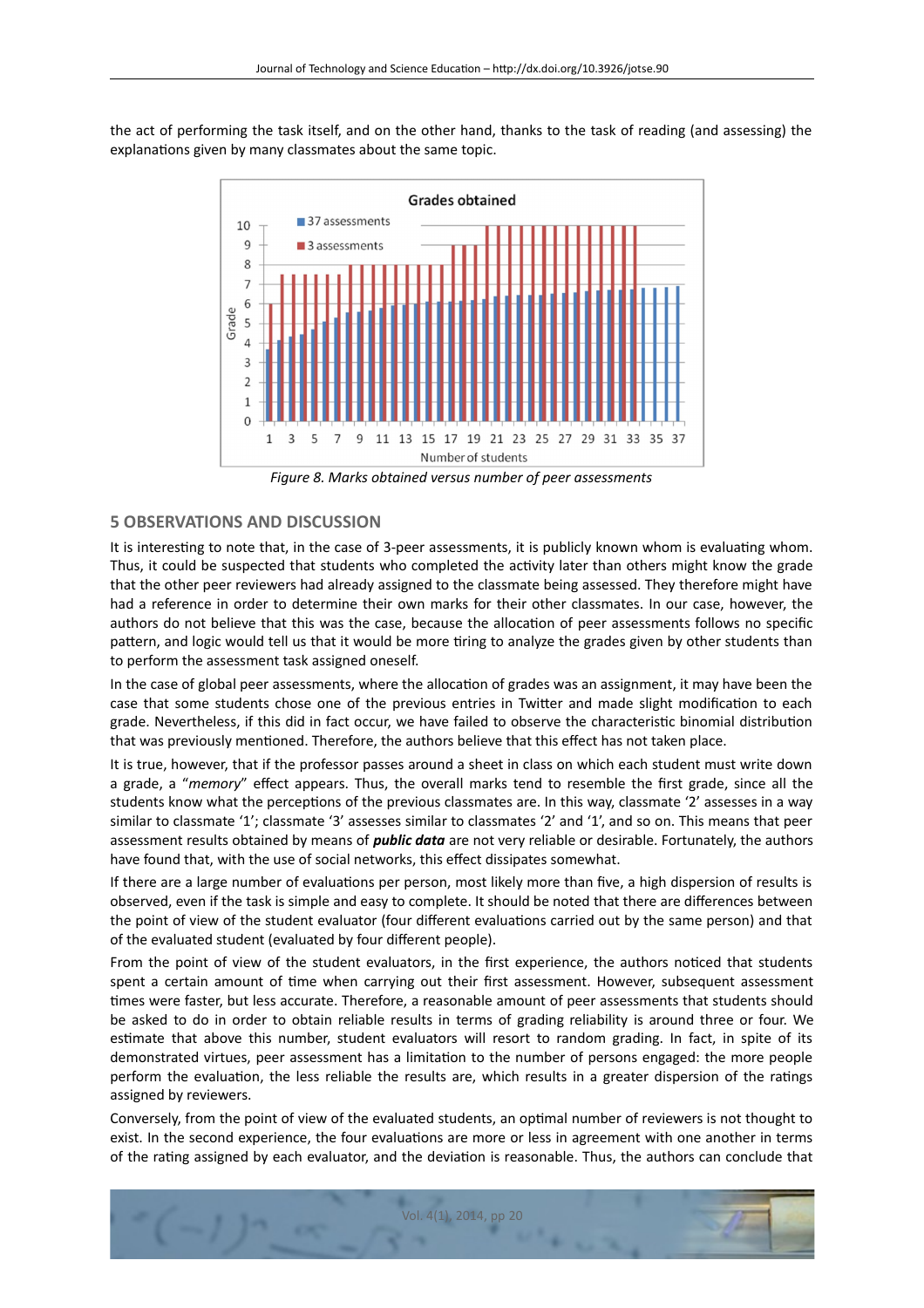between three and five evaluations generate reliable assessments and, above this number, the quality of its virtues progressively deteriorates.

Finally, in Figure 2, it is curious that the results are almost always positve; i.e., more favorable grades are assigned by the professor. Thus, this confrms that the grades given by the professors are, in general, higher than those given by classmates.

### **6 CONCLUSIONS**

Based on the study results, the authors conclude the following:

- a) If the number of peer assessments assigned to the students is reasonably low (around two or three), the students assign a grade for the task that is quite similar to that which would be assigned by the course professor.
- b) As seen in Figure 2, if the professor's grade is added to the calculaton (thus, increasing the number of evaluators from 3 to 4), the overall distance from the mean decreases in most cases.
- c) From Figure 3, we can infer from the low deviation in the grades given by the students and the low error rate of the professors, the resulting grade could be truly representative of what each student has learned on a scale of 0 to 10. In additon, we can conclude that there is not a clear binomial distribution, a significant sign that students did not carry out a random evaluation for each assessment completed.
- d) From Figure 5, we conclude that assessments made by few students (the 3-peer assessment in our frst case) for the same explanaton result in less diference between the highest and lowest grades than those carried out by the whole group (the 37-peer assessment in our second case).
- e) From Figure 7, we can infer that the deviatons of the grades given by the students are quite high, and a clear binomial distribution is evident. This is a clear sign that, for each assessment process, the data collected came from the students' own random (or at least pseudorandom) assessments.
- f) The remarkable dispersion of skills in the case of multple peer assessments causes us to suspect that the students have not actually carried out the assessment activity, rather they have simply recorded numbers instead of giving reasons for their marks following a detailed reading of the explanatons given by their peers. This is the reason for the huge diferences (as much as nine points) in grades given for the same explanation, resulting in an evaluation range from zero to ten. In addition, more than half of the explanatons exhibit diferences of up to six points that, on average, fall three points above and three below the average value.
- g) With regard to the previous point, it is important to highlight that course students perceived the task of performing so many peer assessments to be excessive. Thus, they completed the task, but not in a serious manner, in terms of "scientific" peer assessment. They did not even use the evaluations previously conducted and published by other classmates as a reference.
- h) In fact, the number of peer assessments that students can reasonably be asked to perform, producing "reliable" grades that can be taken into account, is about three.
- i) By using statistical tools such as standard deviation, averages, variances, interpolations, etc., it is possible to determine the quality of the peer assessment carried out by students, especially in light of the impracticality of evaluating each on an individual basis and the fact that it has not been established as a general approach.
- j) With more than 3 peer assessments, instead of carrying out the desired learning process, students tend to assign a simple sequence of numbers with litle sense and no actual qualifying value.
- k) In the case of mass peer assessments, the average grade assigned by student evaluators is 6.0. However, in the case of 3 peer assessments, this average mark is noticeably higher, i.e., 8.1.
- l) In the case of mass peer assessments, the trend was towards fairly similar grades in all cases, which is cause to suspect that the applicable assumptions of the law of large numbers cannot be valid, and thus the results are not reliable.
- m) The subject of peer assessment has been well documented, and the results reported in this artcle are predictable from a logical point of view.

Vol. 4(1), 2014, pp 21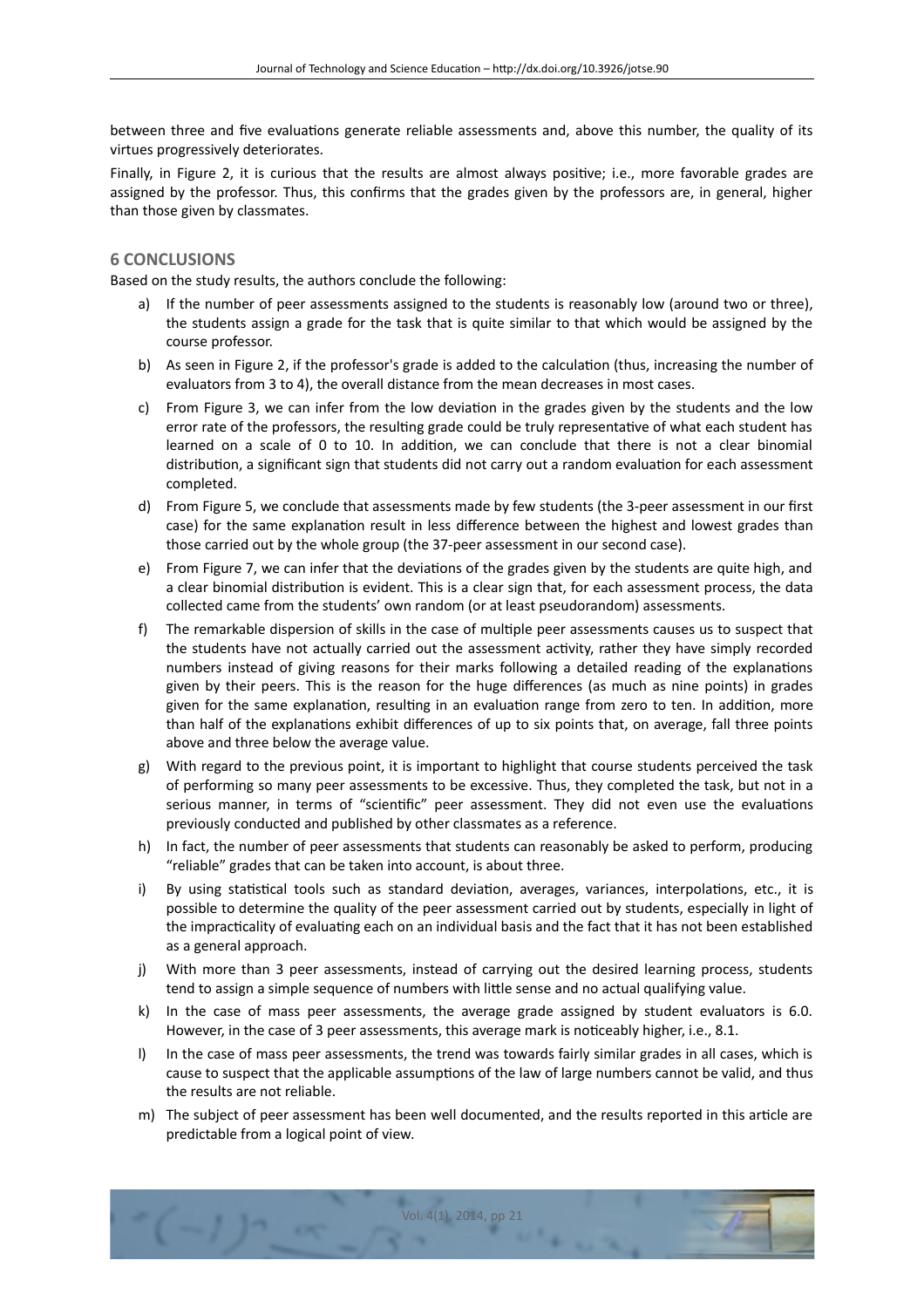## **ACKNOWLEDGMENTS**

The authors would like to express their appreciation for the useful comments received from RACEV group members (htp://blogs1.uoc.es/racev/) who made suggestons and comments regarding this research and to the JOTSE reviewers for their useful suggestions.

#### **REFERENCES**

Andrade, H., & Du, Y. (2007). Student responses to criteria-referenced self-Assessment. *Assessment and Evaluaton in Higher Educaton*, 32(2), 159-181. <http://dx.doi.org/10.1080/02602930600801928>

BOE (2007). Nr. 260 of 30/10/2007 Real Decreto 1393/2007 of 29 October, on the organization of official university studies. Annex 1, paragraph 3.2.

Boud, D. (1995). *Enhancing learning through self-assessment.* London: Kogan Page.

Boud, D., & Falchikov, N. (Eds). (2007). *Rethinking assessment in higher educaton: Learning for the longer term*. London: Routledge.

Brown, G., Bull, J., & Pendlebury, M. (1997). *Assessing Student Learning in Higher Educaton*. London: Routledge.

Cowan, J. (2006). *On Becoming an Innovatve University Teacher: Refecton in Acton*. McGraw-Hill Educaton.

Davies, P. (2006). Peer assessment: Judging the quality of students' work by comments rather than marks. *Innovatons in Educaton and Teaching Internatonal*, 43(1), 69-82. <http://dx.doi.org/10.1080/14703290500467566>

Keig, L., & Waggoner, M.D. (1994). *Collaboratve Peer Review: The Role of Faculty improving College Teaching.* Published by George Washington University. ASHE.ERIC Higher Education Report No. 2.

Lin, S.S.J., Yuan, L., & Yuan, S.M. (2001). Web-based peer assessment: feedback for students with various thinking-styles. *Journal of Computer Assisted Learning,* 17, 420-432. [http://dx.doi.org/10.1046/j.0266-](http://dx.doi.org/10.1046/j.0266-4909.2001.00198.x) [4909.2001.00198.x](http://dx.doi.org/10.1046/j.0266-4909.2001.00198.x)

Nilson, B. (2003). Improving student peer feedback. *College Teaching,* 51(1), 34-38. <http://dx.doi.org/10.1080/87567550309596408>

Pigott, H. E., Fantuzzo, J.W., & Clement, P.W. (1986). The effects of reciprocal peer tutoring and group contngencies on the academic performance of elementary school children. *Journal of Applied Behavior Analysis,* 1(spring 1986), 19, 93-98. <http://dx.doi.org/10.1901/jaba.1986.19-93>

Race, P. (2001). *The Lecturer's Toolkit* (2nd ed.). London: Kogan Page. Also published by Learning and teaching support Network (LTSN), Genesis 3, York Science Park, York, YO10 5DQ .

Rust, C. (2001). *A Briefng on Assessment of Large Groups*. Published by Learning and teaching support Network (LTSN).

Topping, K. (1998). Peer Assessment between Students in Colleges and Universites. *Review of Educatonal Research*, 68(3)(Autumn, 1998), 249-276. <http://dx.doi.org/10.3102/00346543068003249>

**Citaton:** Domingo, J.,Martnez, H., Gomariz, S., & Gámiz, J. (2014). Some Limits in Peer Assessment. *Journal of Technology and Science Educaton (JOTSE), 4(1), 12-24.* [htp://dx.doi.org/10.3926/jotse.90](http://dx.doi.org/10.3926/jotse.90)

On-line ISSN: 2013-6374 – Print ISSN: 2014-5349 – DL: B-2000-2012

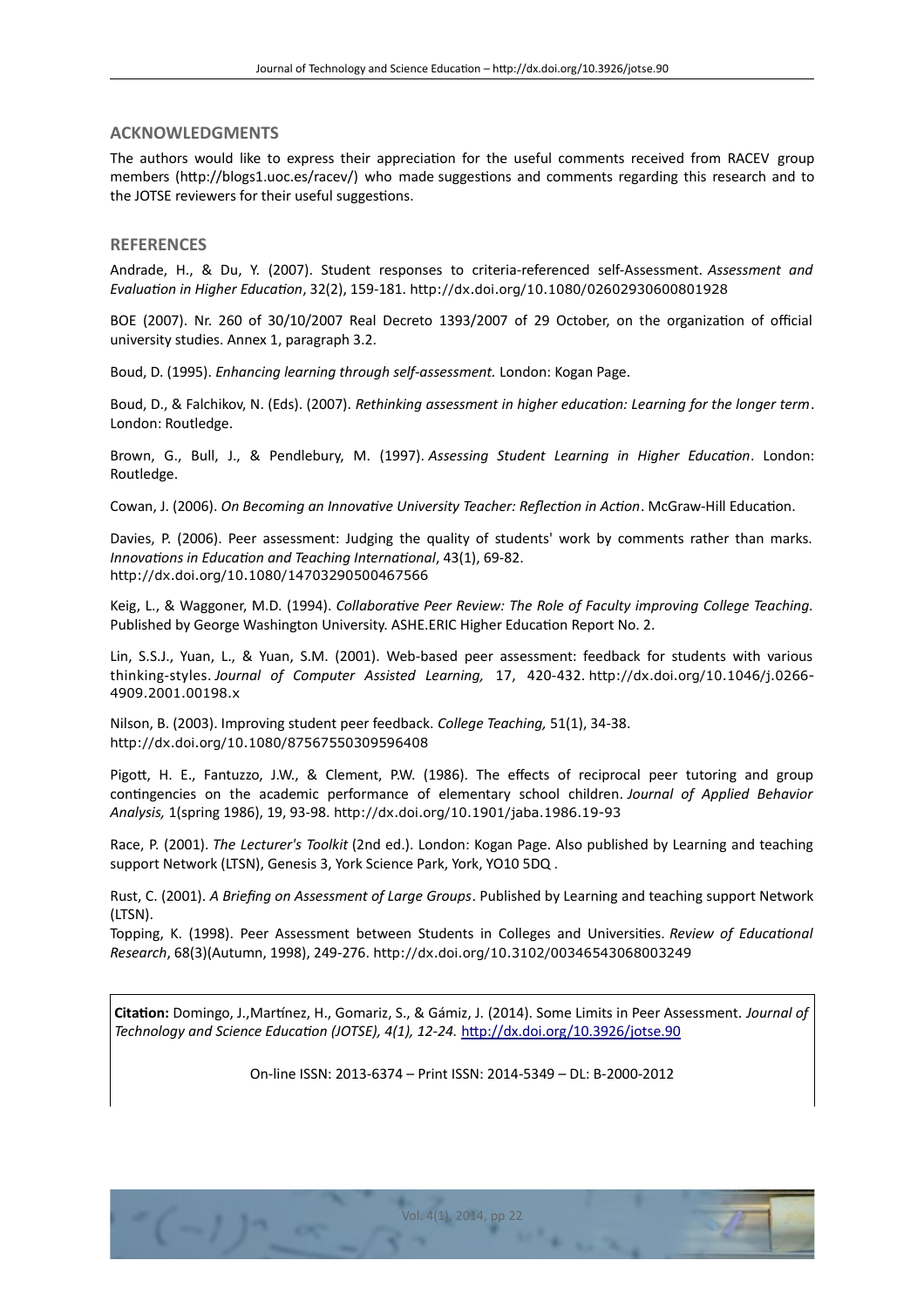### **AUTHORS BIOGRAPHY**

#### **Joan Domingo Peña**

Received the B.Eng. degree in Electrical Engineering, specializaton in Industrial Electronics, and the M.S. degree in Electronics Engineering from the Universitat Politècnica de Catalunya (UPC) in Barcelona, Spain, in 1983, and 1995, respectvely. He received the Ph.D. degree in Electronics Engineering from the University of Barcelona (UB) in Barcelona, in 2001. Since 1983, Dr. Domingo develops his academic career in the College of Industrial Engineering of Barcelona (EUETIB-CEIB) of the UPC. He is currently an Associate Professor assigned to Systems Engineering, Automation and Industrial Informatics, ESAII Department of the UPC. He has taught different courses for undergraduate and graduate students in the areas of Industrial Electronics and Automaton. He currently teaches in the area of industrial automation. His research interests include non-linear control, automatic systems and techniques for assessment and learning. He belongs to UPC RIMA-GIAC group for collaborative learning in classroom and RACEV group for collaborative learning in virtual environments.

### **Herminio Martnez-Garcia**

Received the B.Eng. degree (National Award) in Electrical Engineering, the M.S. degree (National Award) in Electronics Engineering and the Ph.D. degree in Electronics Engineering (all three with honors) from the Universitat Politècnica de Catalunya (UPC) (UPC) in Barcelona, Spain, in 1994, 1998 and 2003, respectvely. During the period 1995-1998, Dr. Martnez-Garcia was a half-tme Assistant Professor at the Department of Electronics of the College of Industrial Engineering of Barcelona (EUETIB-CEIB), where he became a full-tme Assistant Professor at the same Department in September 1998. In September 2000 he joined the Department of Electronics Engineering of the Technical University of Catalonia (UPC), where he became an Associate Professor in 2006. Professor Martinez-Garcia currently teaches analog circuits design, communication systems, and data acquisiton and control systems. His research focuses on the area of DC-DC power converters and their control, analog circuit design and techniques for assessment and learning. He belongs to RIMA-GIAC group for collaborative learning.

#### **Spartacus Gomàriz Castro**

Received his Licenciatura, M.Sc. and Ph.D degrees in Telecommunication Engineering from the Universitat Politècnica de Catalunya (UPC), Barcelona, Spain in 1990, 1995 and 2003 respectvely. He is currently an Associate Professor with the Department of Electronic Engineering of the Universitat Politècnica de Catalunya and member of the research group "Remote acquisiton systems and data processing (SARTI)". Since 1990, he has been a Teaching Assistant of Vilanova i la Geltrú School of Engineering (EPSEVG) of UPC. In 2010, he joined the staf of Escola Universitària d'Enginyeria Tècnica Industrial de Barcelona (EUETIB) of UPC. His research interests include linear and nonlinear control theory, gain scheduled control, fuzzy control, design of navigation, guidance and control systems for underwater vehicles and diferent teaching and learning techniques. He is involved in national research projects and networks about underwater robotics and he is member of the following societies: IEEE Oceanic Engineering Society, Spanish Committee of Automation (CEA) of International Federation of Automatic Control (IFAC) and the Spanish Robotic Research Network on Marine Robotics and Automation (AUTOMAR).